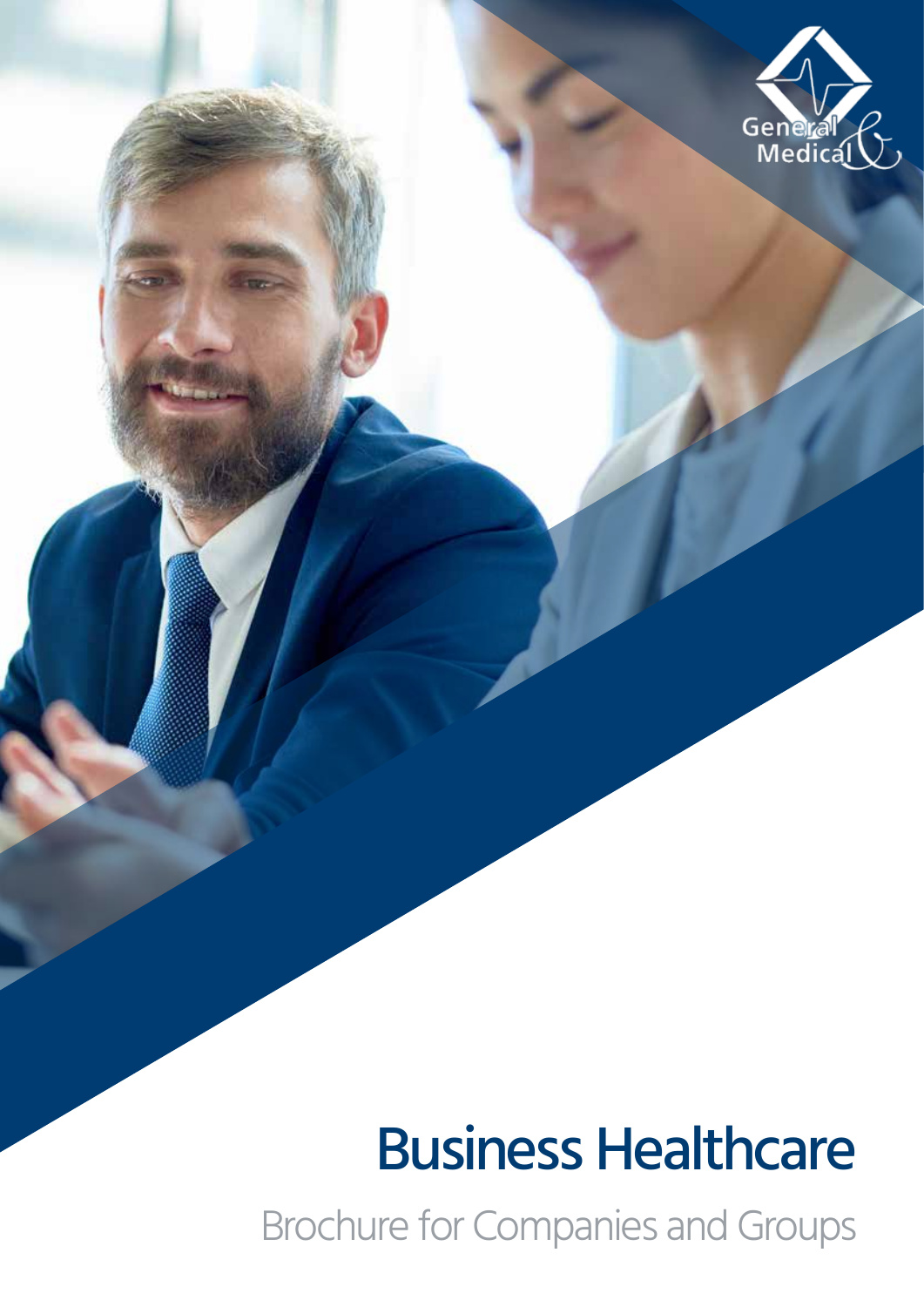### Contents



This brochure explains the different schemes and levels of cover we offer. If you have any further questions about our Corporate Healthcare Schemes, please contact us on 0800 980 4601 / 01733 362872 or email us at sales@generalandmedical.com

| Why choose us?                             | 3  |
|--------------------------------------------|----|
| Health Insurance - the business case       | 4  |
| Health Insurance - get well sooner         | 5  |
| <b>Business Flex</b>                       | 6  |
| <b>Your Benefits</b>                       | 7  |
| <b>Employee Support Services</b>           | 8  |
| Benefits At A Glance - Business Healthcare | 10 |
| Ways to Enhance your Scheme                | 11 |
| Participating Hospitals - more choice      | 12 |
| Ways to Control your Costs                 | 13 |
| <b>Underwriting Options</b>                | 14 |
| What Isn't Covered                         | 15 |
| <b>Your Questions Answered</b>             | 16 |
| How to Contact Us                          | 18 |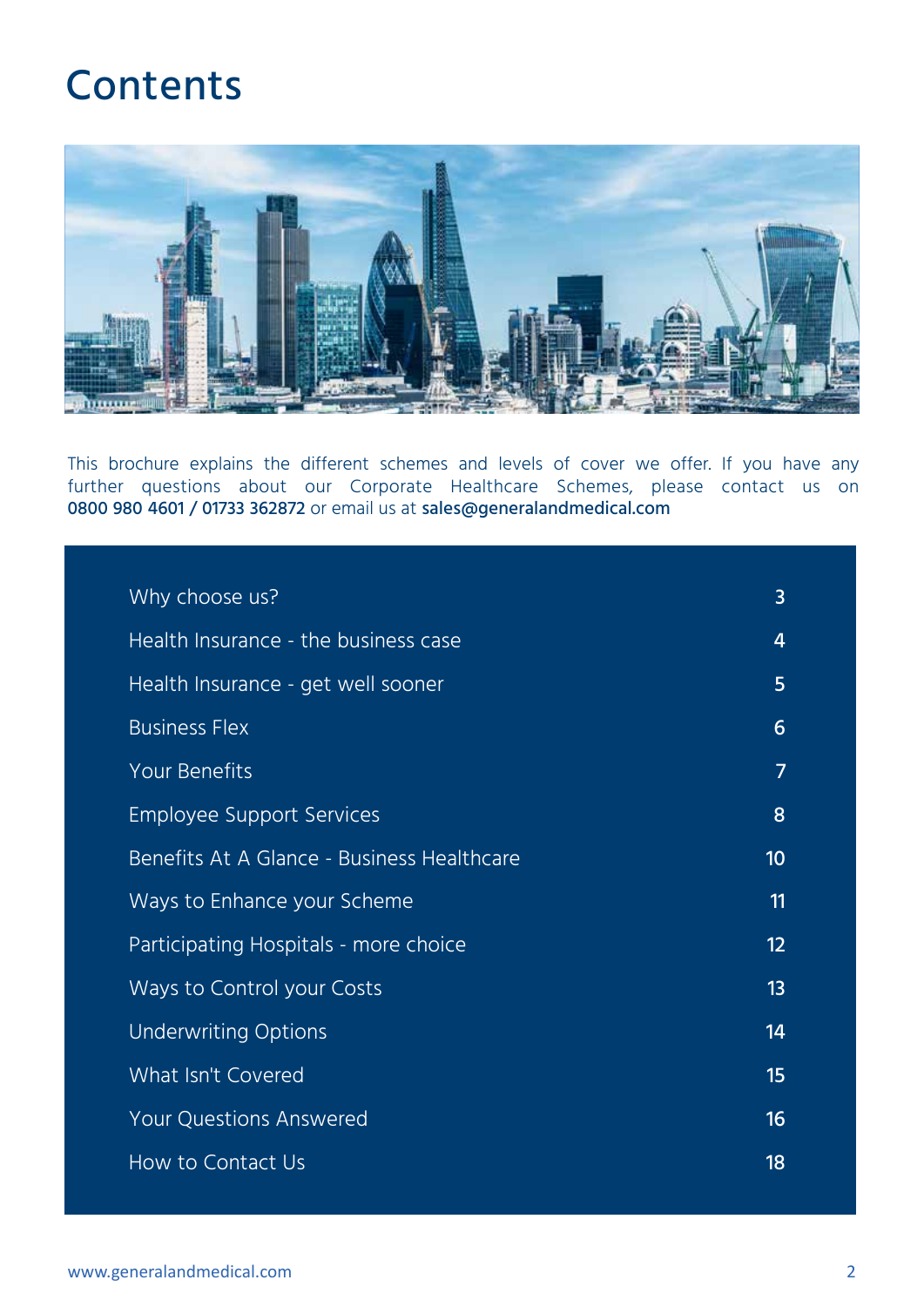## Why choose us?

General & Medical Healthcare specialise in providing quality Private Health Insurance to businesses and other organisations or associations, including sports clubs. We pride ourselves on our first class customer service, never forgetting our guiding principle, People first…always. We have been doing this for over 30 years.

General & Medical was established during the 1980's initially providing finance and insurance services to the professions within the UK. We have continued to evolve at an impressive rate and today provide private health insurance schemes to both UK and international clients. We have our main office in Peterborough, Cambridgeshire, with further administrative offices in London and Guernsey.

General & Medical maintain close links to the medical profession. We are the preferred provider of private medical insurance for the Association of Surgeons of Great Britain and Ireland. In addition, we retain a Medical Advisory Panel of fully independent surgeons and medical practitioners who work with us to advise us and help us to evolve.

With our dedication to providing a personal level of service to all clients, telephone calls are never routed through a call centre or held in a queuing system.

General & Medical clients are assigned a named Health & Care Support Specialist trained in medical terminology and claims handling.

Health & Care Support Specialists are always on hand to help and advise the administrators and members of the scheme.

As a health insurance specialist our attention is focused on providing compelling healthcare solutions and by building on solid foundations, we continue to grow steadily. Our customers have the reassurance that we will be there when they need us.

This brochure describes the schemes and options generally available to businesses in the UK but we have the flexibility to provide schemes with a mix of benefits, tailored to each company's particular needs. For example, if some or all of your employees work overseas, please ask about our range of international healthcare schemes.

Similarly, for the sports industry, our unique range of sports healthcare schemes provides cover for sports related injuries, sometimes not normally covered by most UK insurers. Please ask for a brochure.

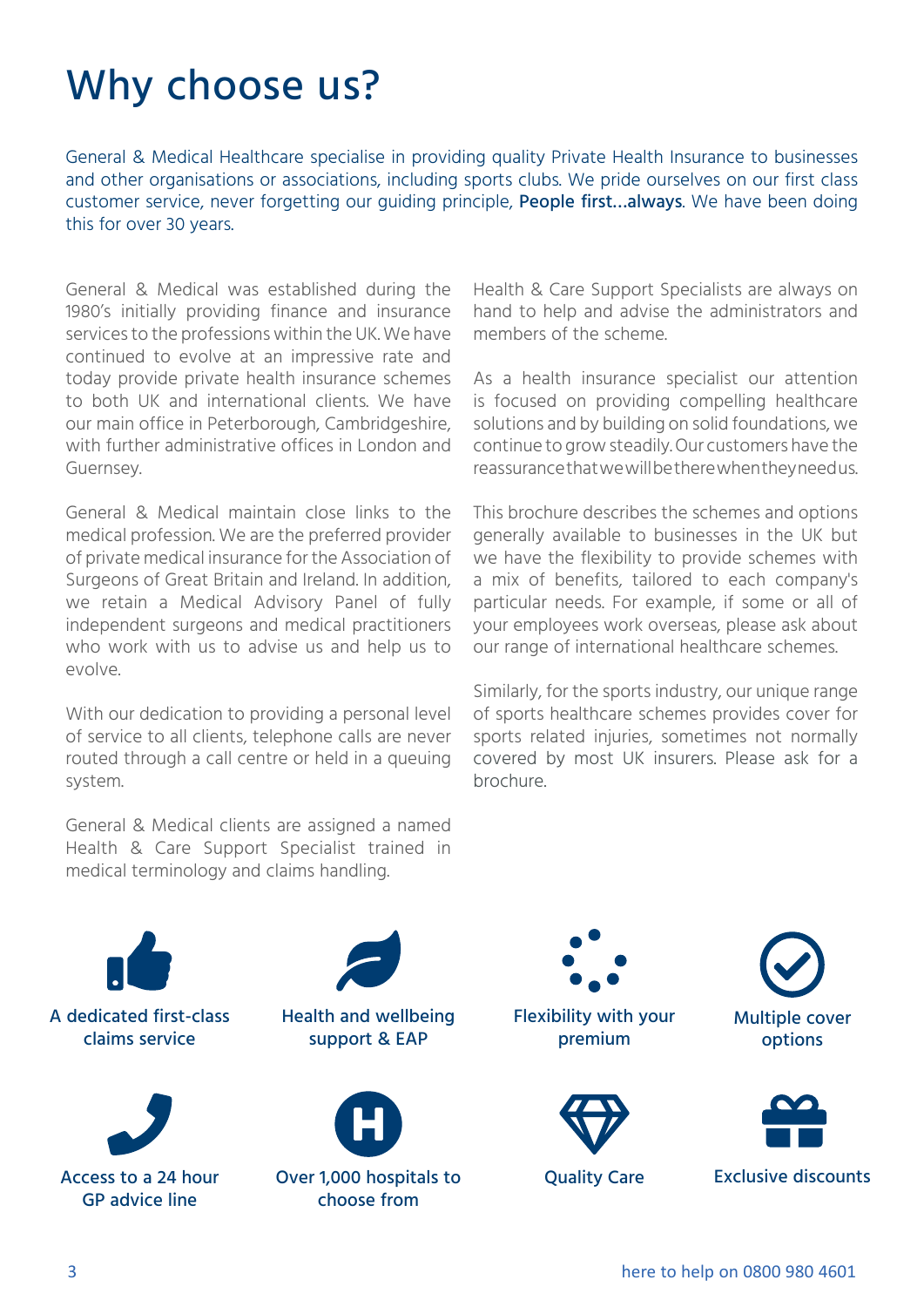## Health Insurance - the business case

Your success depends on you and your employees so it is an investment to look after your health and theirs. Private Health Insurance is highly valued by employees as one of the most important benefits an employer can provide to their staff.

### The Business Benefits

Private health insurance provides a sense of security and reassurance so businesses can enjoy the benefits of a happier, healthier, more satisfied workforce. It is at the top of the list for employers who want to demonstrate their concern for the well-being of their staff and there are real benefits to businesses that can easily outweigh the costs involved.

Employee turnover can be lowered significantly, especially if the benefit is extended to their family members. This is a genuine benefit which the whole family values. This helps businesses to retain their staff and in return, lowers recruitment and re-training costs.

As part of an overall employee benefit package, private health insurance will help your business attract and retain quality staff. Often, prospective employees will place a value on it above the equivalent monetary amount in salary.

Of course, employees will themselves benefit from fast diagnosis, with immediate access to consultants and the highest quality treatment, should they need it. The employee is seen and treated promptly and for the business this means that they return to work sooner, minimising any adverse effect on their productivity.

It is also worth remembering that health insurance premiums can usually be treated as a taxdeductible business expense, reducing a company's tax liability and so improving its bottom line.

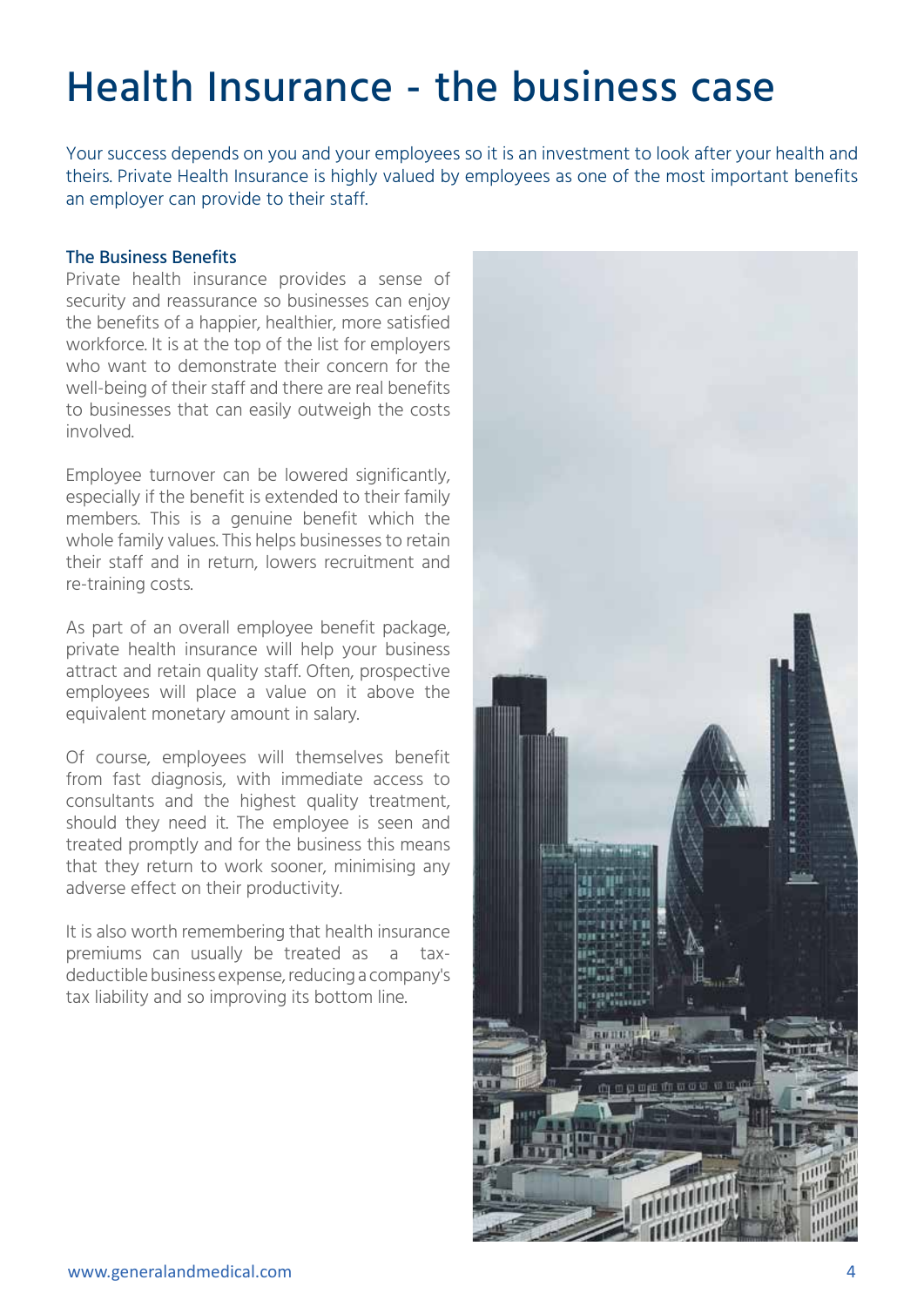## Health Insurance - get well sooner

If one of your employees were to experience worrying symptoms, Private Health Insurance can give some control over the situation. Diagnosis can be almost immediate and treatment available promptly thereafter.

### Choice and Convenience

When a General Practitioner says tests or treatment are needed there are no NHS waiting lists to worry about. Appointments can be made at a chosen hospital within days. If further investigations or surgery is needed, there is further choice available regarding the hospital to attend and the consultant who will perform the procedure. Treatment can also be arranged on a date and at a time that best fits around work or family commitments.

### Quality Care

Patients at any one of our selected private hospitals or medical facilities will usually have their own room with en-suite facilities. They will normally have the same consultant throughout their treatment and benefit from nursing staff who have time to dedicate to personal care. Excellent food and unrestricted visiting hours is another benefit.

### First Class Claims Service

General & Medical employ a team of Health & Care Support Specialists who deal with all aspects of client care. Our corporate clients are assigned to one or more Health & Care Support Specialist(s). The Health & Care Support Specialists assigned to the client will assist employees with the claims process and the scheme administrator at the company with any amendments such as leavers and joiners. We have found that consistency of dealing with the same people has been welcomed by corporate clients because it eases administration and is preferred by employees should they need to make a claim.

All of our Health & Care Support Specialists are fully trained in medical terminology and medical claims handling and are here to make the claims process as seamless as possible. When it's time to pay for treatment, we make the payments direct to the hospital. With one less thing to worry about, you and or your employees can concentrate on getting well.

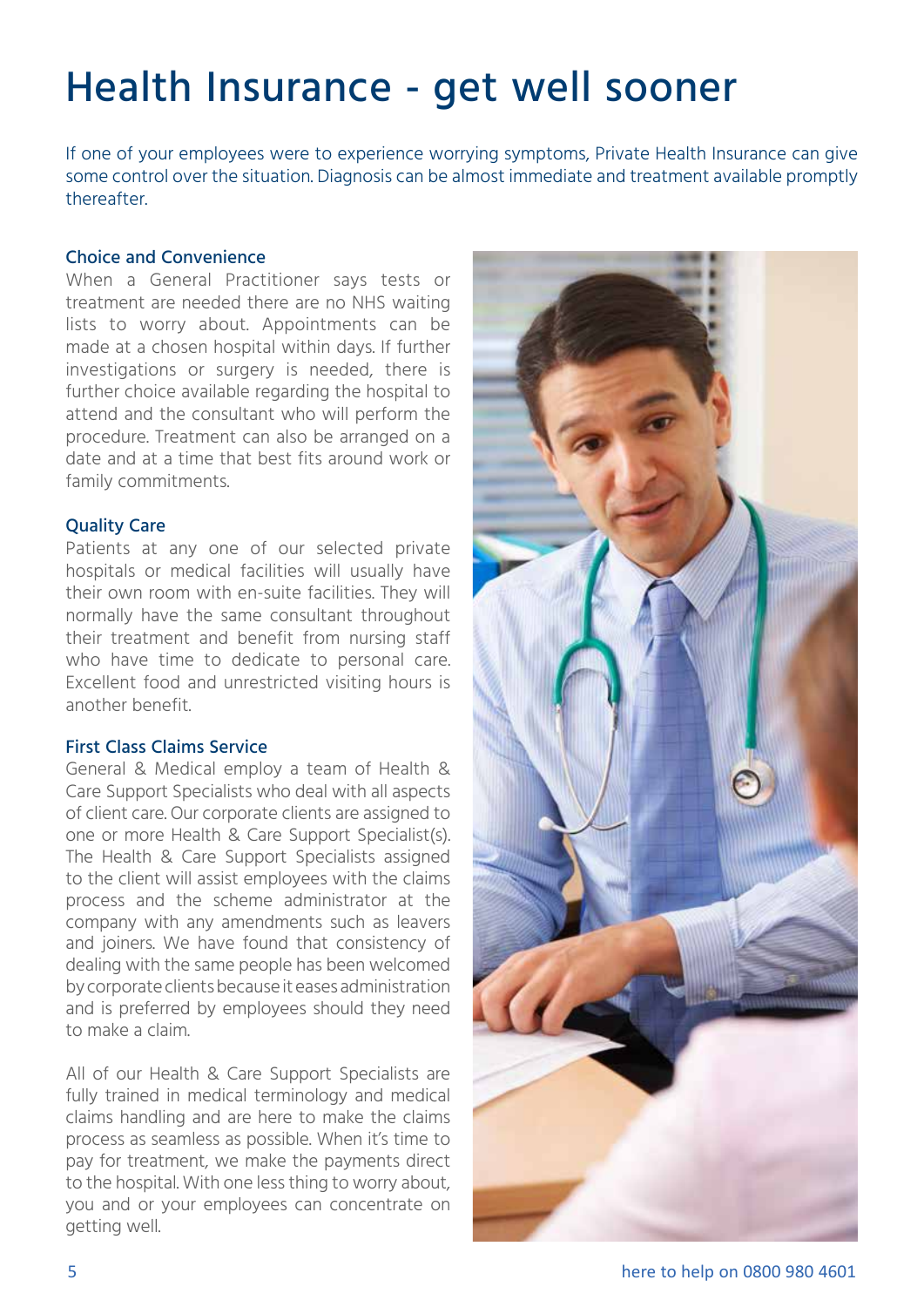## Business Flex

The success of your business depends on you and your employees so it pays to look after your health and theirs. Our Business Flex corporate health insurance has been broken down into four key covers, giving you the flexibility to choose the right option for your employees.



### Business Prime

Designed to provide quick and essential access to hospital in-patient and day-patient surgery and treatment following an initial diagnosis. In addition this cover provides access to treatment for cancer both as an in-patient and out-patient.



### Module 1

Including all of the benefits of Business Prime, as well as the benefits of in-patient, and daypatient surgery and cancer treatment this module offers additional cover for out-patient treatment including initial consultations and diagnostic tests.



### Module 2

This module offers enhancements to the benefit levels of Module 1 along with extended cancer care, additional maternity and accident and illness cash benefits. Cover is also included for emergency medical treatment outside the UK.



### Business Elite

The Elite module includes all of the benefits of Module 2 many of which attract enhanced levels of cover. In addition benefits are included for routine dental, optical, audiology, private GP and maternity services and extend to include cover for prescription costs.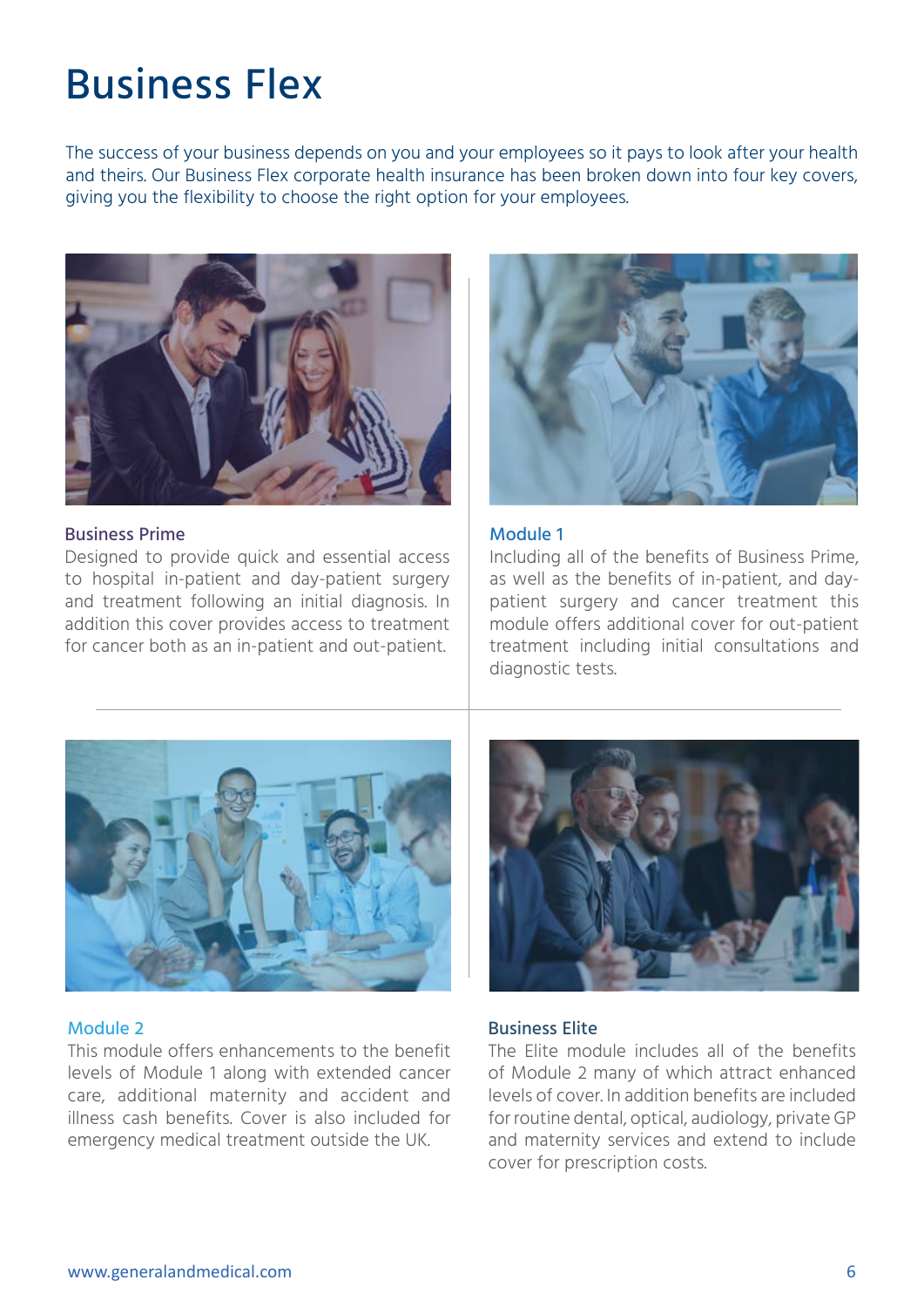## Your Benefits

When you take health insurance out with us you don't just get a healthcare policy, we give you a huge range of additional benefits, from discounts to Health and Wellbeing Support Services and an Employee Assistance Programme.

### Lifestyle Rewards

Members will have access to over 200 unique deals and added value offers on a wide range of luxury products, services and experiences.

You will receive exclusive discounts on clothing and accessories, homeware, food and dining, and much more. We will also provide you with offers on breaks away including:

- Boutique hotels
- Spa stays
- Coastal or countryside retreats



### **Discounted Nuffield Health membership F** Health

Staying fit and healthy is an important part of our everyday lives and we are delighted to have teamed up with Nuffield Health to exclusively offer members 20% off their gym membership when you take out a health insurance policy with General & Medical.

Nuffield Health has over 100 clubs across the UK, members get access to:

Access to their range of facilities and services available, including an extensive selection of exercise classes, swimming pools, saunas and jacuzzis. Nuffield Health's onsite gym experts, which includes personal trainers and physiotherapists.

Regular health MOT's and the use of multiple gyms as well as their home club.

To find out more about our lifestyle rewards and benefits please visit our website **www.generalandmedical.com**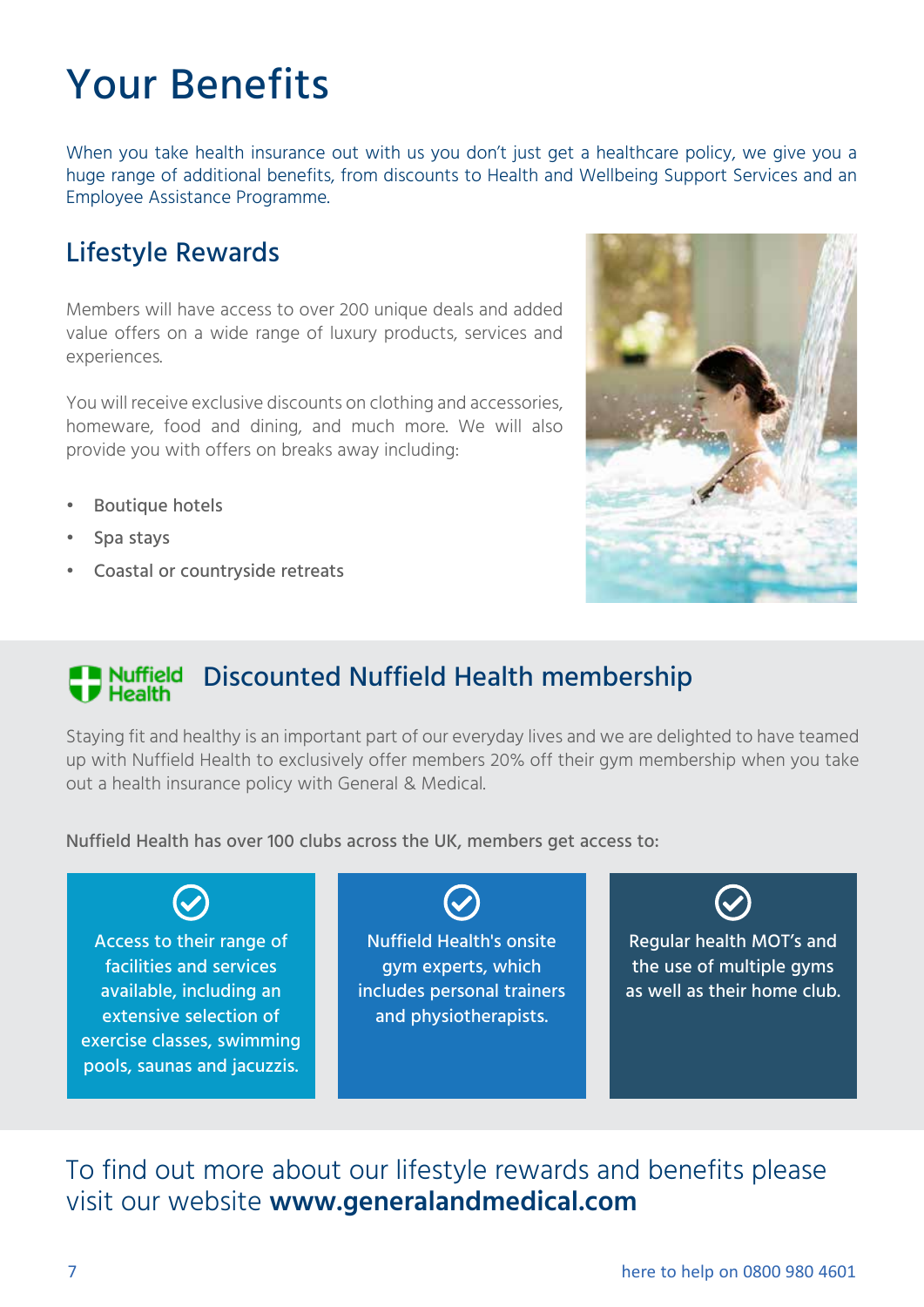## Employee Support Services

A happier and healthier employee is a more productive employee. Our Health & Wellbeing and Employee Assistance Programme support services offer a great range of benefits for you and your employees, providing convenient access to help to deal with personal and professional issues on a broad range of subjects, all for no additional cost to your scheme.

### Telephone Counselling

This service is available 24 hours a day, 7 days a week and gives members access to confidential telephone counselling and support. Members can continue to work with counsellors, scheduling convenient appointments for each session.

The specialist teams of experienced, qualified and trained counsellors are able to provide support and assistance on a wide range of issues including family and relationship difficulties, anxiety, stress, emotional problems, work related issues, bereavement and debt.

### Face to Face Counselling

This additional service provides members with up to 6 Face to Face Counselling sessions per problem, through a nationwide network of associate counsellors, so sessions can be organised close to the member's home or place of work. Face to Face Counselling will normally be arranged where, in the professional opinion of the counsellor, it would benefit the member.

### Health & Wellbeing advice

The Health & Wellbeing advice service gives members access to a team of doctors, nurses and specialists who are on hand to provide confidential and easy to understand help and guidance. Members can discuss health and lifestyle issues, medical symptoms and worries with a sympathetic professional across a wide range of subjects.

This service provides general guidance and information only and is not intended to detract from or substitute normal primary healthcare. This is not an emergency service and will not provide a diagnosis or prescribe treatment.

### Health & Wellbeing 'online'

The online Health & Wellbeing site gives your employees the resources and inspiration to make simple changes to develop a healthier, more balanced and productive lifestyle. The site provides:

- Active life programmes designed to guide you to your health goals
- Health & Wellbeing programmes with up to date, clinically validated support information
- Active sport programmes for those with specific sports or training goals
- Active care programmes designed to prevent illness or manage existing conditions

There is also help with a wide range of issues such as medical information, diet and nutrition, help to stop smoking and even guidance on travelling overseas.

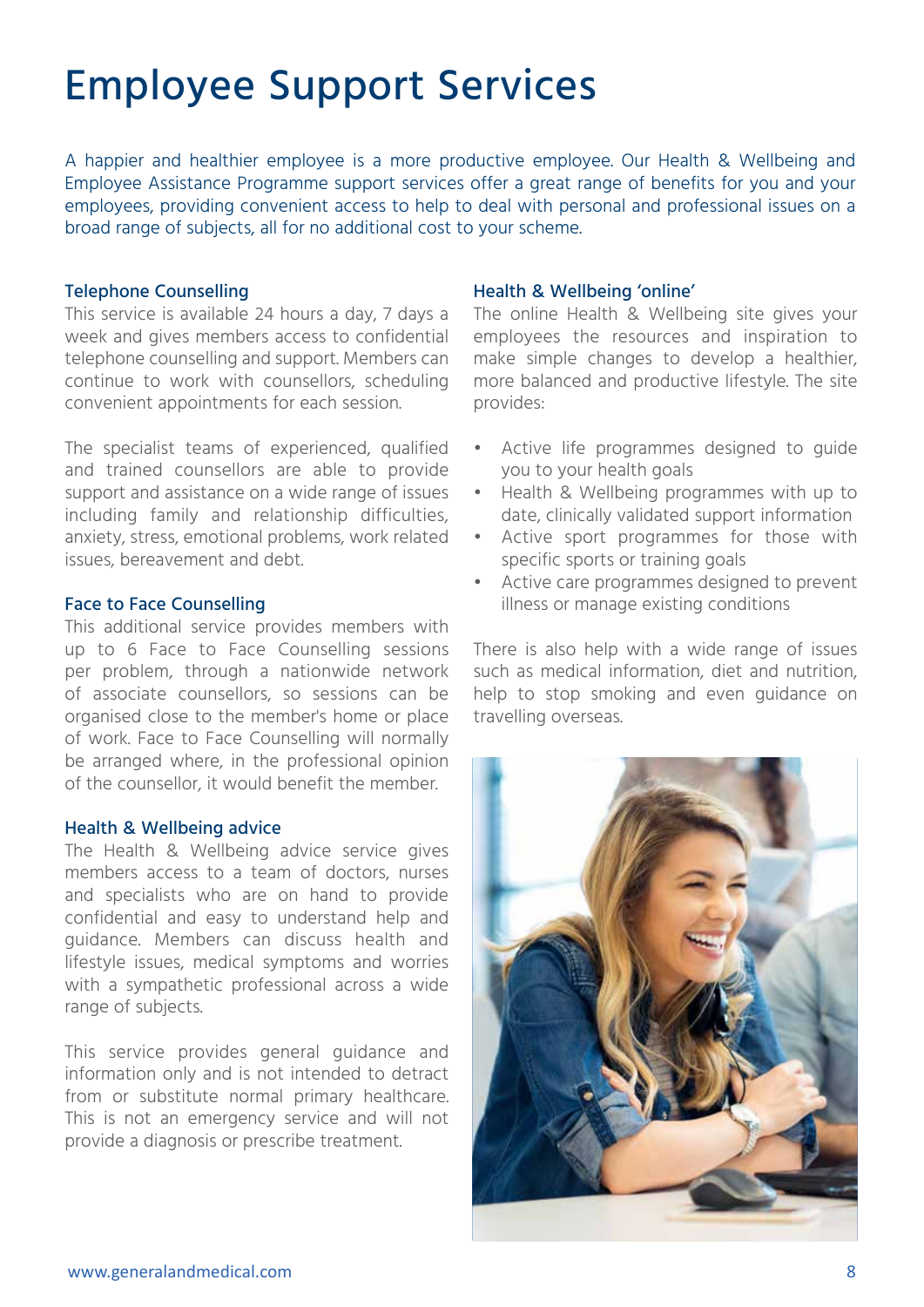### HR and Line Manager Support

This service provides 24 hour access to telephone helpline services, for guidance and support on workplace issues.

Whether through counselling to deal with the emotional aspects of managing people or legal information to supply vital support, the service can help managers and HR teams with a wide range of issues such as:

- Workplace bullying
- Work related stress
- Workplace conflict
- Communicating change
- Alcohol & drugs
- Work/life balance

### Critical Incident Support

Critical Incident Support provides affected employees, managers and proprietors with 24 hour telephone helpline services for a comprehensive and timely response to any critical incident. Typically this could include physical violence, serious workplace injury or fatality, robbery, assault, fire, explosion or terrorist activity.

Dependent upon the nature of the incident, for an additional agreed cost, trained and experienced critical incident support workers, counsellors and/ or psychologists would be made available for on-site debriefing and counselling. The timing of their attendance on-site would be by agreement with the business having regard to the nature of the incident and the needs of those involved. Ongoing support would then be available by telephone and/or face to face counselling as appropriate.

### 24 Hour GP Advice Line

Our convenient 24 Hour GP service allows your employees and members to speak to a qualified GP either over the telephone or via an online virtual consultation service. This complimentary service can help to increase the health & wellbeing of your staff and reduce levels of absenteeism, boosting productivity.

Unlimited access to Private GP telephone consultations Women's Health Men's Health Junior Health Elderly Health and Care Lifestyle and Diet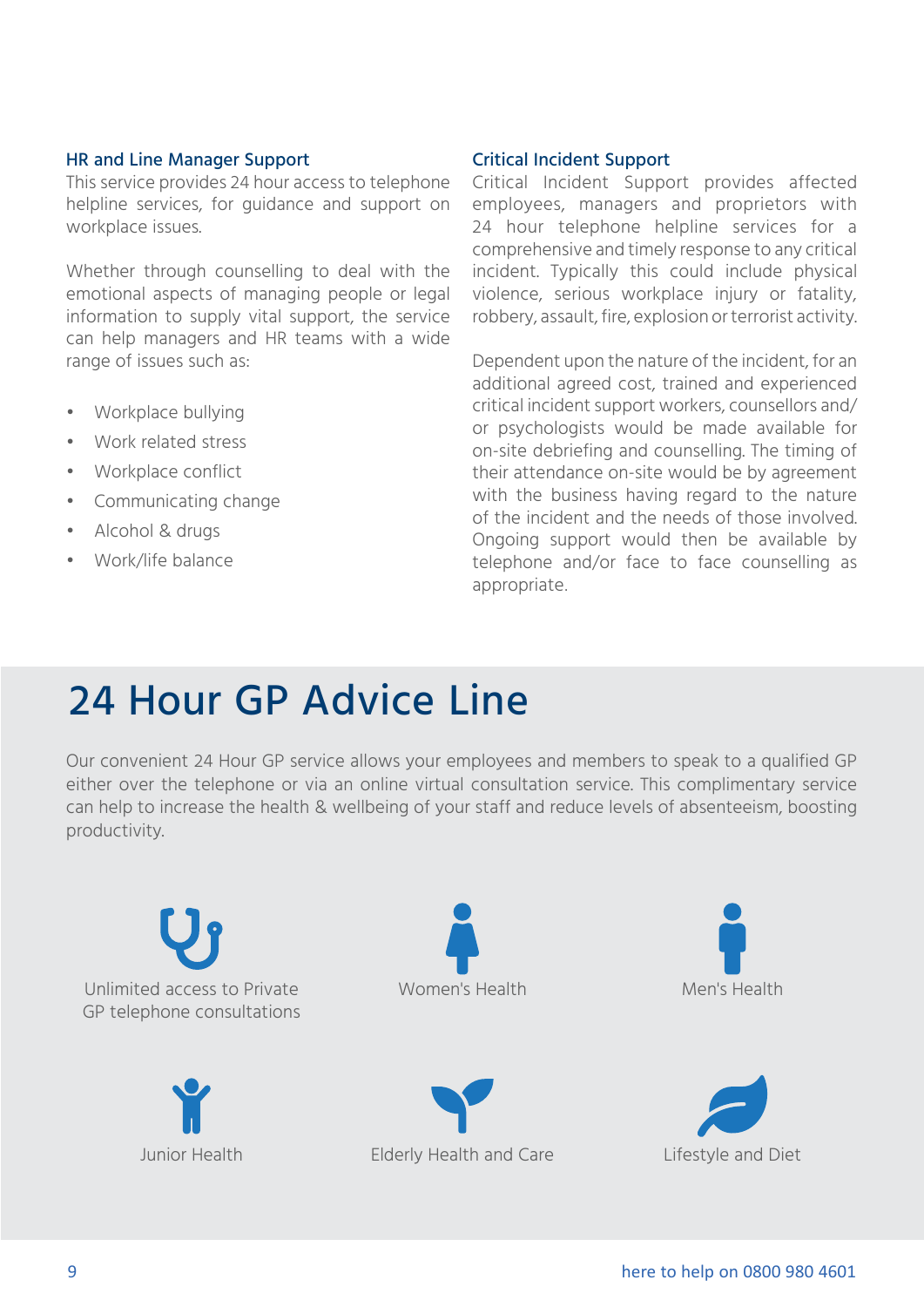### Benefits At A Glance - Business Healthcare

Some important facts about our Private Health Insurance policies are summarised over the next few pages. This summmary of benefits does not describe a full terms, conditions and exclusions of this policy, which can be found in the policy documents.

| <b>In-Patient Benefits</b>                                                                                                                                                                                            | <b>BUSINESS PRIME*</b>                            | <b>MODULE 1</b> | <b>MODULE 2</b>                      | <b>BUSINESS ELITE</b>                |  |
|-----------------------------------------------------------------------------------------------------------------------------------------------------------------------------------------------------------------------|---------------------------------------------------|-----------------|--------------------------------------|--------------------------------------|--|
| Accommodation, Nursing Care, Surgeon & Anaesthetist Fees                                                                                                                                                              | ✔                                                 | ✔               | $\checkmark$                         | ✔                                    |  |
| Theatre Costs, Intensive Care Costs, Drugs, Dressings & Consumables                                                                                                                                                   | ✔                                                 | ✔               | ✔                                    | ✓                                    |  |
| Diagnostics including MRI & CT Scans                                                                                                                                                                                  | ✔                                                 | ✔               | ✔                                    | ✔                                    |  |
| Physiotherapy                                                                                                                                                                                                         | ✓                                                 | ✔               | ✔                                    | ✔                                    |  |
| Oro-surgical Operations/Procedures                                                                                                                                                                                    | ✓                                                 | ✔               | ✔                                    | ✔                                    |  |
| Treatment for Cardiovascular Conditions                                                                                                                                                                               | ✔                                                 | ✔               | $\checkmark$                         | ✔                                    |  |
| Parent Accompanying Child (under 18)                                                                                                                                                                                  |                                                   |                 | ✔                                    |                                      |  |
| <b>Treatment for Cancer</b>                                                                                                                                                                                           |                                                   |                 |                                      |                                      |  |
| Treatment for Cancer whether or not relating to an in-patient admission. Includes<br>Radiotherapy, Chemotherapy, Post Cancer Services, Advice on Cancer Treatment,<br>Artificial Feeding, Speech Therapy & Monitoring |                                                   | ✔               |                                      |                                      |  |
| <b>Cosmetic or Aesthetic Treatment</b>                                                                                                                                                                                |                                                   |                 |                                      |                                      |  |
| Anti-Cancer Drugs, Preventative Treatment, Biological Therapies, Genetic Testing,<br>Bone Strengthening Drugs & Bone Marrow or Stem Cell Transplants                                                                  |                                                   | ✔               | ✔                                    | ✓                                    |  |
| External Prosthesis relating to a claim for cancer                                                                                                                                                                    |                                                   | £5,000          | £5,000                               | £5,000                               |  |
| Experimental Drugs as part of an ethics committee approved randomised clinical<br>trial pre agreed with us                                                                                                            |                                                   |                 | £20,000                              | £20,000                              |  |
| Hospice Care (£75 donation per night) For Policy Lifetime                                                                                                                                                             | £7,500                                            | £7,500          | £7,500                               | £7,500                               |  |
| Palliative Treatment (and/or End of Life Care) For Policy Lifetime                                                                                                                                                    | ✔                                                 | ✔               | $\checkmark$                         | ✔                                    |  |
| <b>Out-Patient Benefits</b>                                                                                                                                                                                           |                                                   |                 |                                      |                                      |  |
| Initial consultation & specialist fees including diagnostics & initial MRI & CT Scans                                                                                                                                 | ✔                                                 |                 |                                      |                                      |  |
| Subsequent consultation & specialist fees, diagnostics including MRI & CT Scans                                                                                                                                       | (Relating to an in-<br>patient admission)         | £1,500          |                                      |                                      |  |
| Physiotherapy & Complementary Medicine                                                                                                                                                                                | £500<br>(Relating to an in-<br>patient admission) | £500            | £1,500                               | £2,000                               |  |
| Treatment for Cardiovascular Conditions                                                                                                                                                                               | ✔                                                 | ✔               | $\checkmark$                         | ✔                                    |  |
| Out-patient Mental Health                                                                                                                                                                                             |                                                   | £1,000          | £1,000                               | £2,000                               |  |
| <b>Maternity</b>                                                                                                                                                                                                      |                                                   |                 |                                      |                                      |  |
| Complications of Pregnancy (defined conditions only)                                                                                                                                                                  |                                                   | $\checkmark$    | $\checkmark$                         | ✔                                    |  |
| Maternity Cash Benefit                                                                                                                                                                                                |                                                   |                 | £150                                 | £250                                 |  |
| <b>Private Maternity</b>                                                                                                                                                                                              |                                                   |                 |                                      | £5,000                               |  |
| Dental                                                                                                                                                                                                                |                                                   |                 |                                      |                                      |  |
| Routine Consultations & Treatment, including Emergency Accident/Injury Benefit                                                                                                                                        |                                                   |                 |                                      | £400                                 |  |
| Optical                                                                                                                                                                                                               |                                                   |                 |                                      |                                      |  |
| Consultations & Eye Tests                                                                                                                                                                                             |                                                   |                 |                                      | £250                                 |  |
| Spectacles & Contact Lenses                                                                                                                                                                                           |                                                   |                 |                                      | £250                                 |  |
| Audiology                                                                                                                                                                                                             |                                                   |                 |                                      |                                      |  |
| Hearing Tests & Prescription Hearing Aids                                                                                                                                                                             |                                                   |                 |                                      | £250                                 |  |
| <b>Cash Benefits</b>                                                                                                                                                                                                  |                                                   |                 |                                      |                                      |  |
| NHS Cash Benefit (£250 per night/up to 30 nights)                                                                                                                                                                     | £7,500                                            | £7,500          | £7,500                               | £7,500                               |  |
| Life Cash Benefit                                                                                                                                                                                                     |                                                   | £2,000          | £2,000                               | £3,000                               |  |
| Personal Accident Cash Benefit                                                                                                                                                                                        |                                                   |                 | £1,000 per accident                  | £2,000 per accident                  |  |
| Temporary Disablement Cash Benefit                                                                                                                                                                                    |                                                   |                 | £100 per month for<br>up to 6 months | £100 per month for<br>up to 6 months |  |
| Critical Illness Cash Benefit                                                                                                                                                                                         |                                                   | £2,000          | £2,000                               | £2,000                               |  |
| Cover for Boarding Pets Cash Benefit                                                                                                                                                                                  |                                                   |                 |                                      | £250                                 |  |
| <b>Other Benefits</b>                                                                                                                                                                                                 |                                                   |                 |                                      |                                      |  |
| Health & Wellbeing/Employee Assistance Services and Stress Counselling                                                                                                                                                | ✔                                                 | ✔               | ✓                                    | ✔                                    |  |
| 24 Hour GP Advice Line/GP Video Consultation Appointments                                                                                                                                                             | ✔                                                 | ✔               | ✔                                    | ✔                                    |  |
| <b>Home Nursing</b>                                                                                                                                                                                                   |                                                   | ✔               | ✔                                    | ✔                                    |  |
| Private Ambulance                                                                                                                                                                                                     |                                                   | ✔               | $\checkmark$                         | ✔                                    |  |
| <b>Prescription Costs</b>                                                                                                                                                                                             |                                                   |                 |                                      | £100                                 |  |
| <b>GP Minor Surgery</b>                                                                                                                                                                                               |                                                   |                 |                                      | £500                                 |  |
| Private GP Services                                                                                                                                                                                                   |                                                   |                 |                                      | £500                                 |  |
| Emergency Medical Cover Outside The UK                                                                                                                                                                                |                                                   |                 | £100,000                             | £100,000                             |  |
|                                                                                                                                                                                                                       |                                                   |                 | £1,500 during a 24                   | £2,000 during a 24                   |  |
| Monitoring of a Pre-Cured Eligible Condition<br>Lifestyle Rewards                                                                                                                                                     | ✔                                                 | ✔               | month period<br>✔                    | month period<br>✔                    |  |
|                                                                                                                                                                                                                       |                                                   |                 |                                      |                                      |  |

 $\checkmark$  Full refund subject to any limits or eligibility criteria as detailed in the Policy Document Part 1 – Your Policy General Terms and Conditions and Policy Document Part 2 A – Your Private Health Insurance, which<br>incl

\* Business Prime has an annual overall maximum benefit limit of £50,000 per person. Note: Unless stated otherwise, any limits shown are per membership year.<br>A-2005-B-V2.70 Copyright General & Medical Finance Ltd 2022.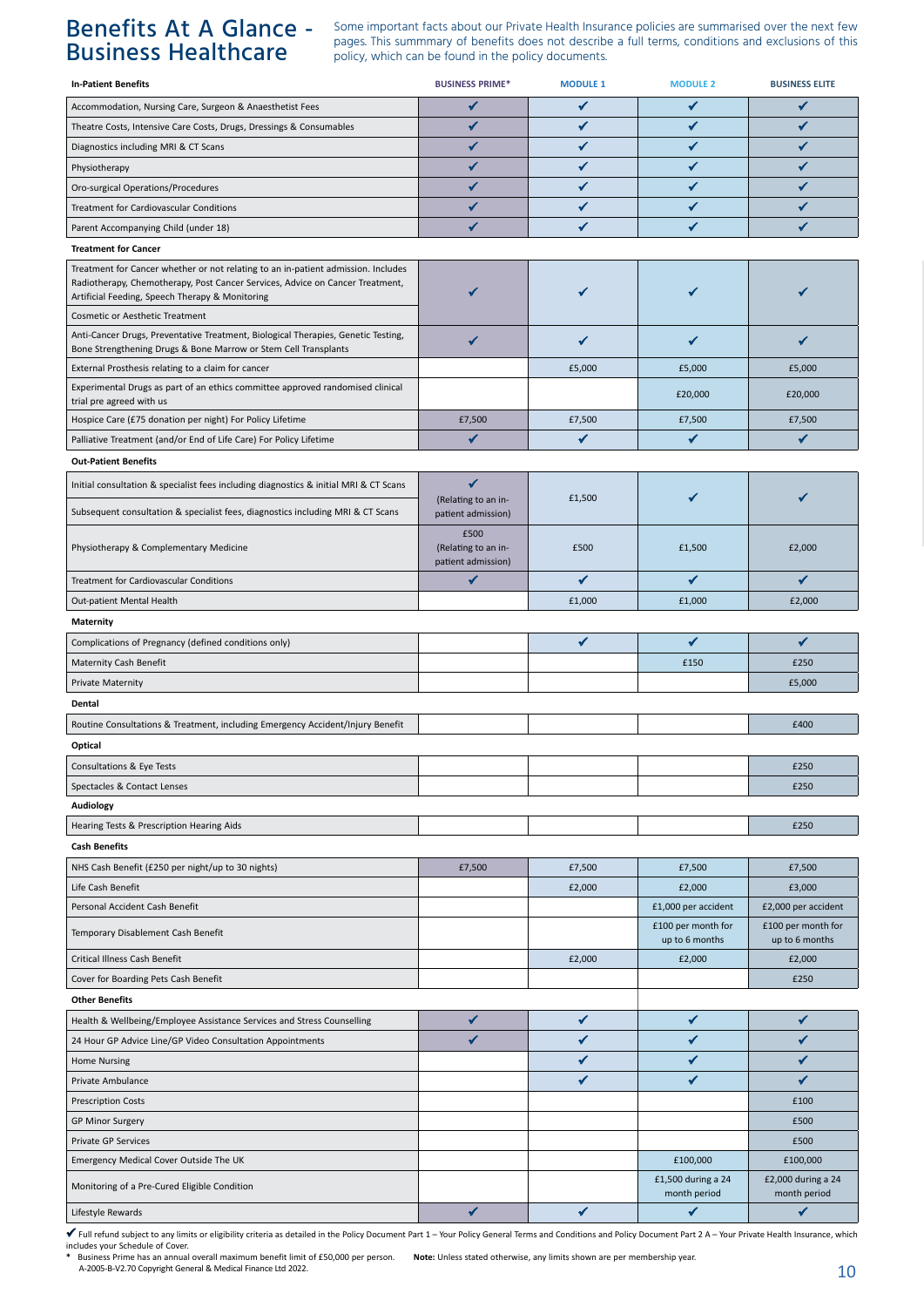### Ways to Enhance your Scheme

You can enhance your scheme by, for example, choosing Module 1 instead of Business Prime or Freedom Hospitals instead of First Choice Hospitals. You should select the level of cover and hospital choice that best suits your needs and budget, but you can also choose to add any of the following options to enhance the benefits available from your healthcare scheme.

### **Cover for pre-existing conditions**

Cover for up to two pre-existing conditions, chosen at outset from the following list of defined conditions:



For an additional premium, you can extend any members' cover for up to two of the pre-defined conditions. The cover is subject to an annual limit of £1,000 which rolls up year on year to a maximum of £10,000 after 10 years, provided cover has been continuous and there have been no claims relating to the pre-existing condition.

This option has helped some people to consider Private Health Insurance for the first time and has caused others with cover elsewhere, to switch to General & Medical.

#### Cover for In-patient Mental Health

This option gives members cover for both in-patient and day-patient treatment if they are diagnosed with a mental health condition. Full cover is given for up to 28 days followed by up to an additional 12 days on a 50% co-share basis. A 12 month qualifying period may apply and full terms and conditions are given in your relevant policy documents.

#### Channel Islands Cover

Residence of the Channel Islands can choose this upgrade specifically designed to offer additional benefit to supplement the treatment available to them.

For an additional premium we will cover the services provided by their Channel Islands G.P, including prescription costs, consultations and routine minor surgery. Cover is available for return travel costs to another Bailiwick or the UK, where you require medical treatment unavailable in the Bailiwick of your residency.

The cover will also provide benefit for travel and accommodation costs for parents or a qualified nurse accompanying a child for treatment. Benefit limits will be shown in the Schedule of Cover if this upgrade has been selected.

#### Enhanced Benefit Option

This discretionary benefit offers enhancements to certain standard limitations on our schemes to better suit your requirements, including:

- 50% increase in limit for Therapies benefit where applicable to the cover chosen.
- We will allow charges from Consultants and Anaesthetists to exceed our published limits for treatment costs from Consultants and Anaesthetists by up to 20%, where necessary.
- We will extend our standard 90 day limit for receipt of invoices after treatment to 120 days.
- We will allow self-referral to a consultant for a consultation without the need to see a GP first.
- Claim 24/7 there may be times when a claim needs to be authorised for a diagnosis to be undertaken almost immediately, this gives you the ability to pre-authorise an initial claim and then notify us to confirm full authorisation by our underwriters and we will then "reset the clock'' enabling you to preauthorise another claim.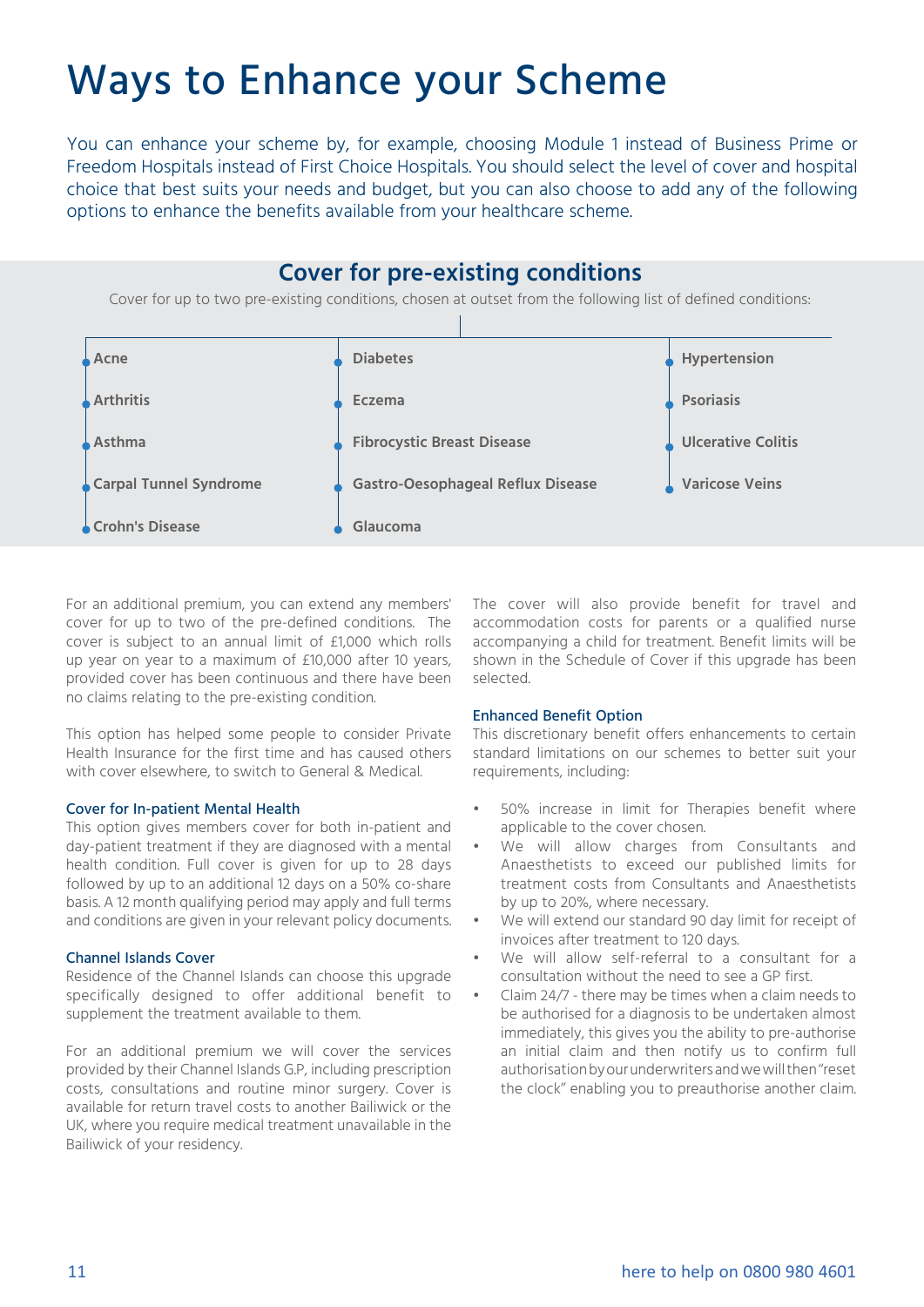## Participating Hospitals - more choice

A vital part of any Private Health Insurance scheme is the availability of the private hospitals and medical facilities, in which treatment may be given. With General & Medical whichever level of cover you choose, you'll have access to over 1,000 of some of the best private hospitals and medical facilities throughout the UK. Find your nearest hospital by visiting www.generalandmedical.com/hospitals

### Hospital Choices

At General & Medical we have one of the largest selections of hospitals and medical facilities compared to any UK health insurer. We call these our Participating Hospitals and they include the majority of the leading national private hospital groups and the NHS private patient units, giving members access to the most modern facilities available in the UK.

Most of our Participating Hospitals provide a single private room with en-suite facilities for in-patient accommodation, together with a choice of menus, flexible visiting times and other facilities consistent with a modern private facility. This gives members timely access, privacy and the dedicated care and comfort they deserve.

The cost of treatment between different facilities can vary enormously so we have grouped our Participating Hospitals to give you three levels of choice. In this way, we are able to reflect the lower cost of treatment at certain facilities by reducing premiums according to the hospitals you choose.

### **First Choice**

Our First Choice hospitals are a select group of private hospitals and clinics at locations throughout the UK, including London, with whom General & Medical have a close association. These include Spire Healthcare, Ramsay Healthcare, BMI and Nuffield facilities. If you choose our First Choice Hospitals, you will benefit from our lowest monthly payments.

### **Freedom**

Freedom hospitals include all First Choice facilities and also give members access to additional facilities throughout the UK, including NHS hospitals with private facilities attached, plus a number of central London facilities.

### **Premium**

Premium hospitals are specialist facilities, normally found in central London that due to their reputation and location are able to charge substantially more for their medical services.

For full details of our hospital list, please ask for our Participating Hospitals brochure or please visit **www.generalandmedical.com/hospitals**

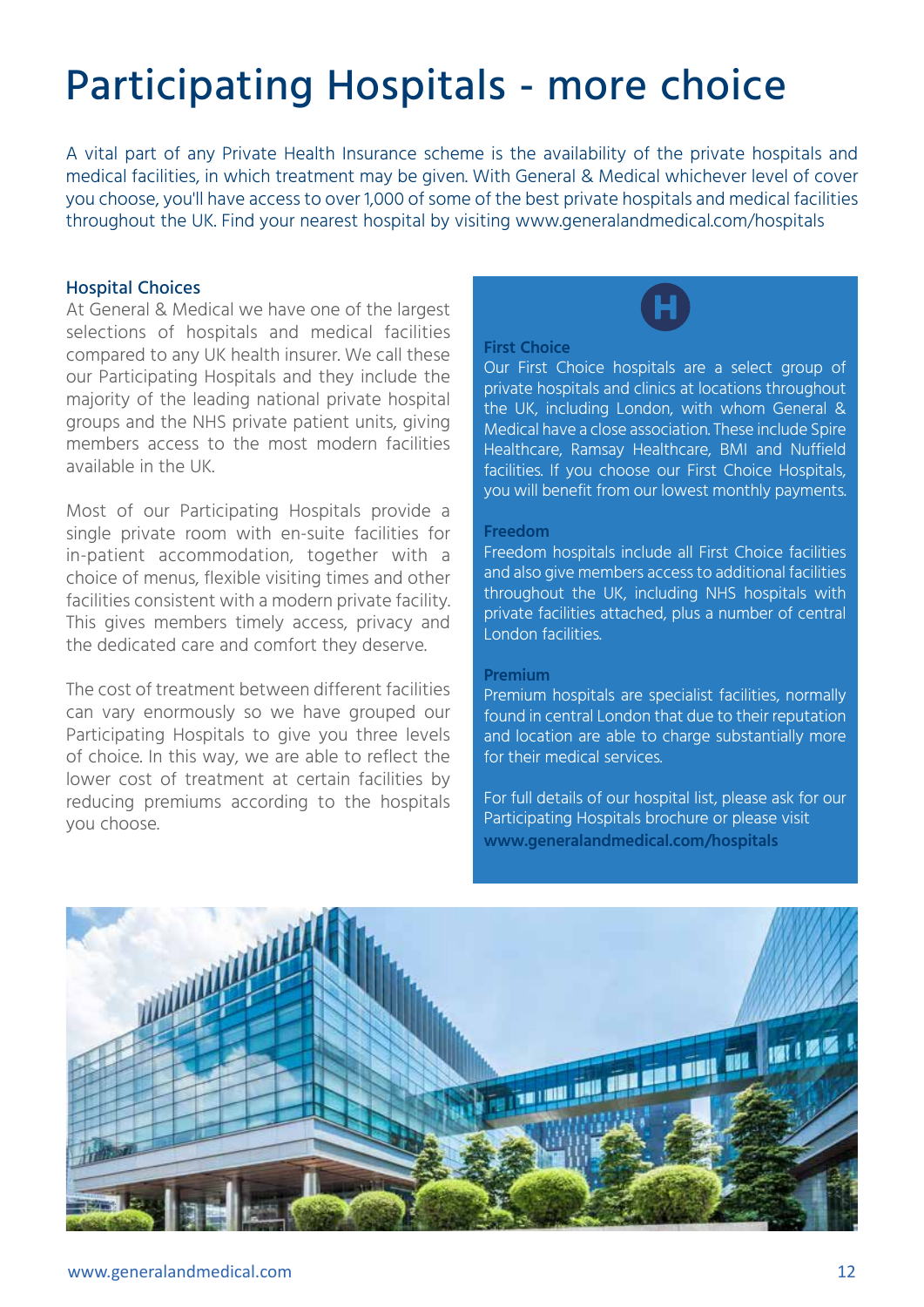## Ways to Control your Costs

If reducing your premiums would help you to meet your budget, you can of course, choose a lower level of cover, for example by choosing Module 1 instead of Module 2 or by restricting your hospital choice to First Choice only. You can also significantly reduce your premiums by adding an excess to your scheme.

### Policy Excess

An excess is an amount agreed in advance that each member on your scheme pays towards the cost of a claim. For example, if you choose a £250 excess per claim and treatment for one eligible claim costs £5,000, the member would pay the first £250 and we would pay the rest.

You can add an excess of £75, £100, £150, £200, £250, £500, £1000, £2000 or £3000. At the start of the scheme, you choose whether the excess applies once per policy year or to each claim. If you choose an excess per policy year and treatment for an eligible claim carries on into the next policy year, another excess will apply.

Remember - the higher the excess, the lower your premium. For example, even an excess of £250 per claim could reduce your premium by over 20%

The important thing is to choose a level of excess that is both affordable for members and which helps you control the cost of the scheme to meet your budget.



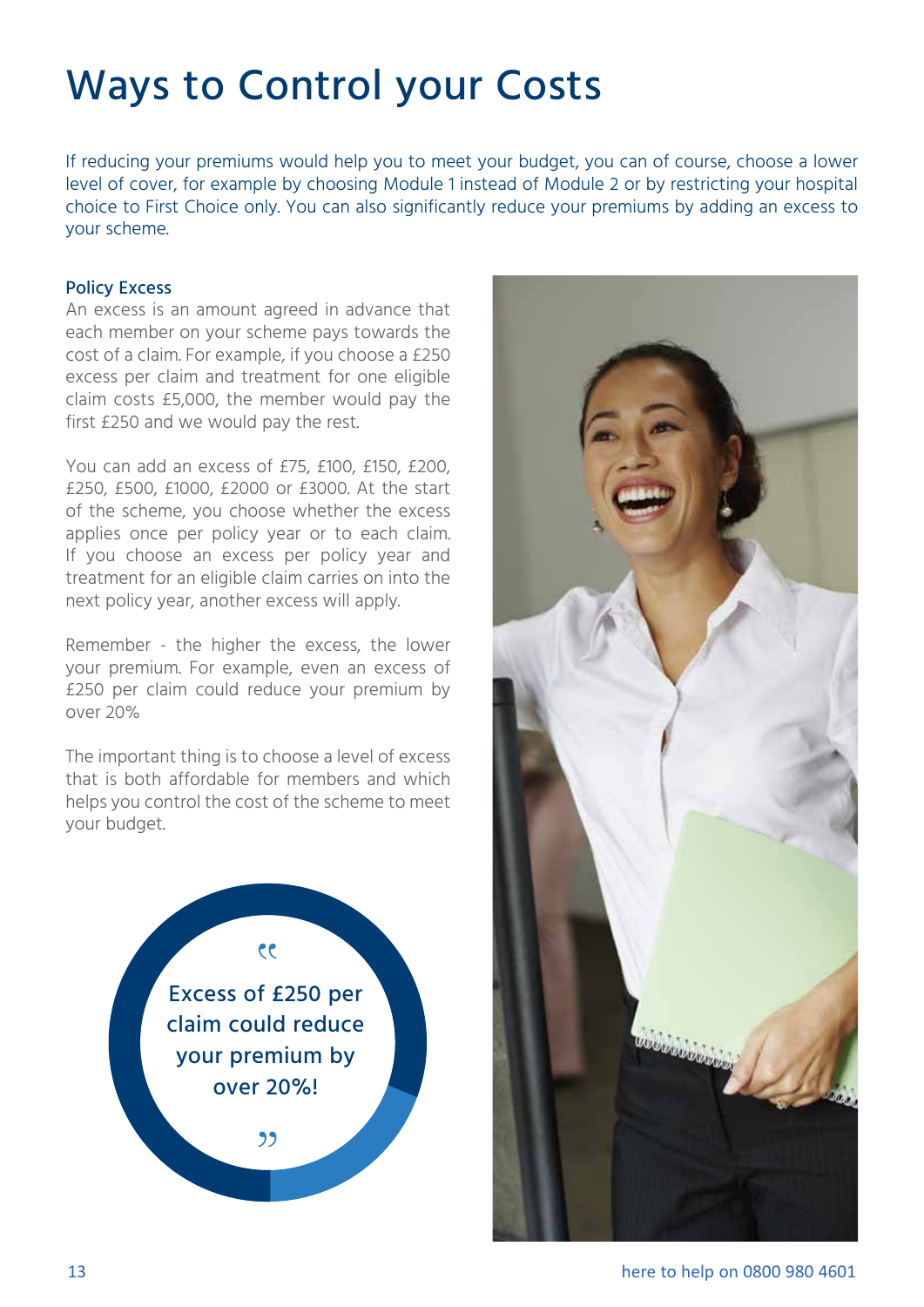## Underwriting Options

Our Private Health Insurance schemes are designed to cover new and unexpected medical conditions. We offer a choice of underwriting options as described below. Please take your time to read about the options as this is important information you will need to know.

### Full Medical Underwriting

This means we ask medical declaration questions about past health. Any pre-existing conditions and related conditions will be excluded unless we agree to accept them. These exclusions will be shown on your Schedule of Cover.

### Moratorium

For Moratorium underwriting, we do not need a medical declaration completed. Instead, we will not cover treatment of any pre-existing condition or any related conditions if there have been symptoms (even if a medical opinion has not been sought), medication, treatment, diagnostic tests or advice relating to that condition or any related condition in the 60 month period prior to the member joining the scheme. However, we may agree to cover a pre-existing condition or related condition providing the condition or any related condition does not remain present, including in remission and only if there have been no symptoms, medication, diagnostic tests, treatment or advice for such conditions during a continuous 24 month period after joining the scheme.

### Continued Moratorium

You can apply on this basis if you are transferring from an existing scheme, which is underwritten on a Moratorium basis. We apply our Moratorium conditions as above with effect from the commencement date of the scheme from which you are transferring.

### Continued Personal Medical Exclusions

You can apply on this basis if you are transferring from an existing fully medically underwritten insurance scheme. We will apply the same personal medical exclusions to your cover with us that were applied to your previous scheme.

### Medical History Disregarded

Means that any pre-existing medical conditions will be covered providing they fall within the terms and conditions of the policy. Further detail is available on application.

### Continued Underwriting Options

For all continued underwriting options proof of previous insured terms will be required and you may need to state whether anyone on the scheme has suffered from cancer, heart, psychiatric or orthopaedic joint conditions in the past, depending on the size of the scheme as additional terms may apply.

### Medical Records

A copy of your medical history or a medical report may be requested at the start of any claim.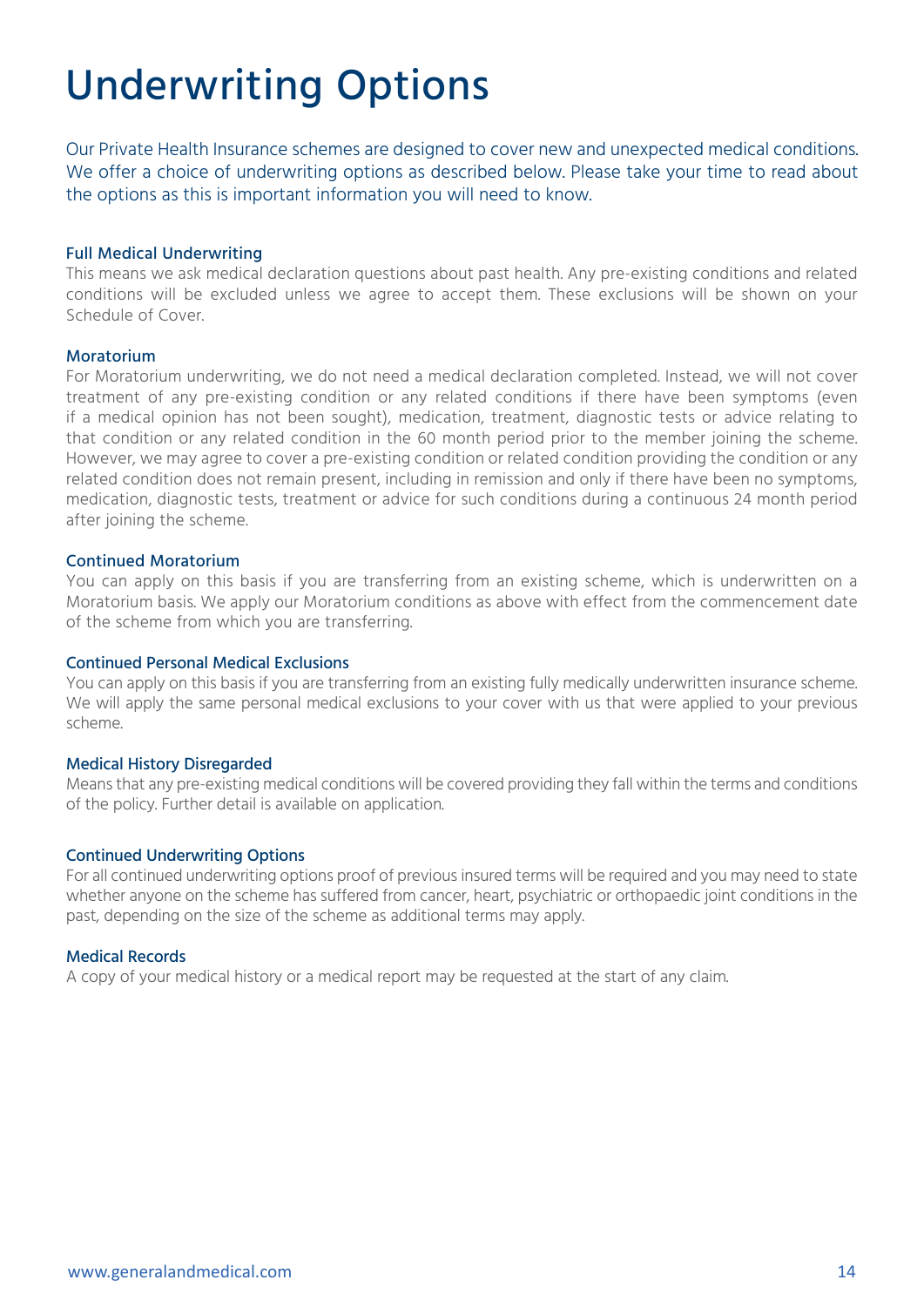## What Isn't Covered

Our cover has a number of exclusions and limitations that vary depending on the cover you choose and the underwriting option that applies to your cover. The exclusions and limitations on our schemes are summarised below. For full details please refer to your Policy Documents.

#### **Significant Limitations**

- a) The services of a general practitioner or general dental practitioner.
- b) Sight testing, routine medical examinations, chiropody/podiatry.
- c) Pregnancy or childbirth including preventative care, complications, miscarriage or termination.
- d) Any dental condition not involving in-patient oro-surgical operations/procedures.
- e) Out-patient treatment, in-patient treatment or day care treatment of any psychiatric illness or disorder.
- f) Health screening, routine monitoring, allergy testing or treatment.
- g) Rehabilitation or convalescence including bed rest without active treatment.
- h) Treatment received outside the UK or Channel Islands.

#### **Significant Exclusions**

- a) Alcoholism or drug dependence (licit or illicit).
- b) Accident or emergency admission and/or unplanned admissions, their routine follow-up or any complications.
- c) Treatment of congenital defects or conditions which are a natural part of the ageing process.
- d) Treatment of chronic conditions.
- e) Birth control, conception, sexual problems and gender reassignment.
- f) Regular or long term renal dialysis in chronic or end stage renal failure.
- g) Any undisclosed pre-existing condition.
- h) Suicide or treatment of self inflicted injury or injury sustained whilst participating in any form of illegal activity or under the influence of drugs or alcohol.
- i) Sleep disorders/sleep studies/sleep apnoea.
- j) HIV/AIDS and any related condition or test.
- k) Organ transplants or replacements.
- l) Treatment arising from nuclear, chemical or biological contamination, war, civil disorders or riots.
- m) Referral by, or charges for, care or treatment by a family member or anyone living or working with the covered person.

#### **Emergency Medical Cover Outside The UK General Exclusions**

- a) Any trip exceeding 120 days duration.
- b) Any trip booked or commenced during convalescence following serious injury or illness.
- c) Any trip expected to involve hazardous or non-conventional holiday or manual work.
- d) Any trip made by insured persons under age 16, unless accompanied by an adult covered and aged over 18.
- e) Cover only available up to a persons 75th birthday.
- f) There is a £100 excess per claim.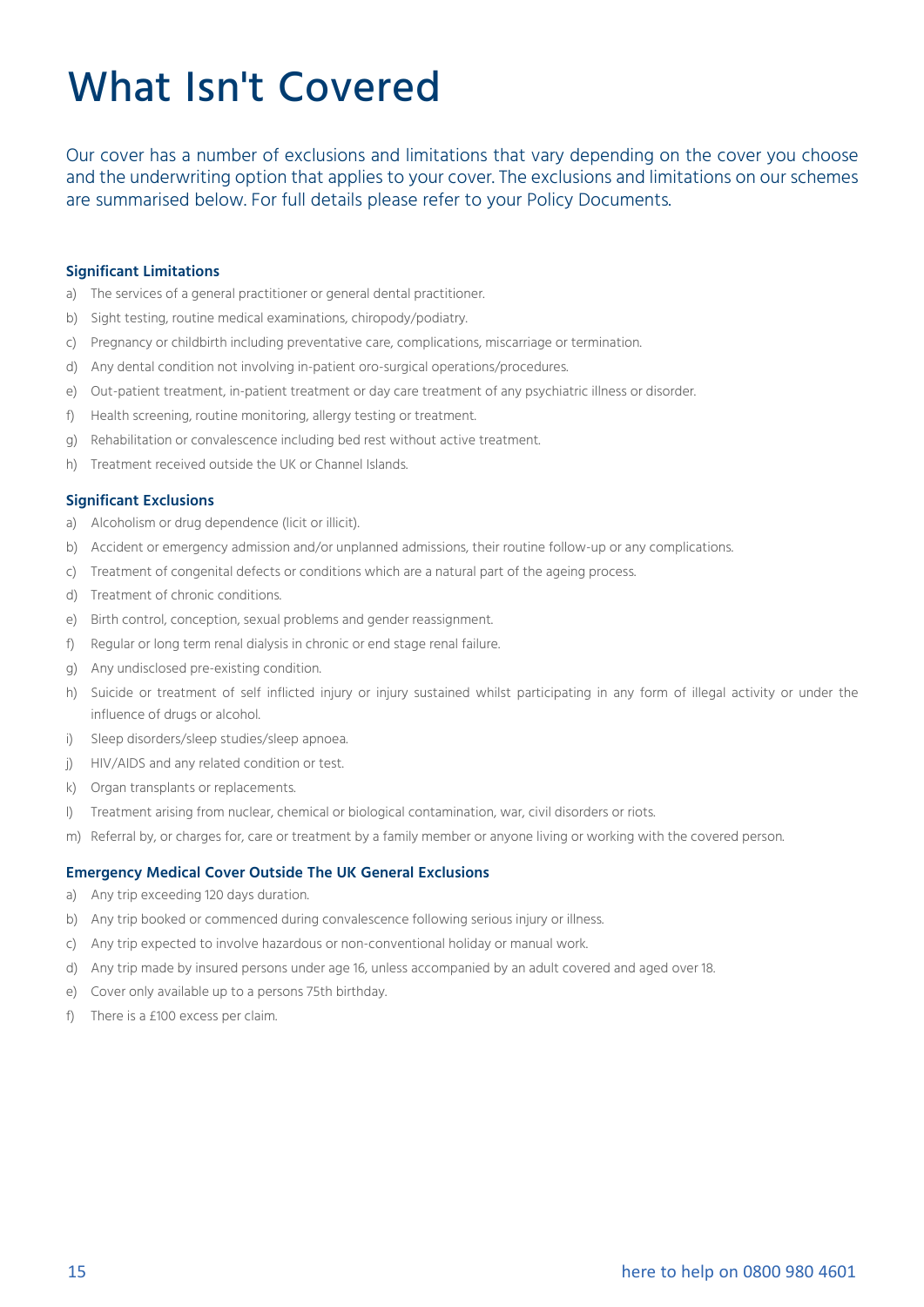### Your Questions Answered

If after reading these frequently asked questions you need more information, or have any unanswered questions, please contact one of our sales advisors. We will be happy to help.

#### Who provides the policy?

Where the benefits of your policy are insured, different insurers may underwrite them. For clarity we have detailed which insurers underwrite the benefits you may have, in the table below.

| <b>General &amp; Medical Insurance Ltd</b>  |  |  |  |
|---------------------------------------------|--|--|--|
| <b>Optimum Global Insurance Company Ltd</b> |  |  |  |

♦ Underwriter

#### Are there any age limits?

You may join a General & Medical scheme as an individual from the age of 16 up to your 75th birthday. Once covered there is no upper age limit. Children under the age of 16 must be added to an adults policy. Children are classed as a child up to their 21st birthday, or their 25th birthday if they remain in full time education. Proof of full time education must be provided.

#### Will my premium go up at renewal?

We review your premiums annually to reflect the overall cost of claims and medical inflation. Our schemes are priced using age bands, reflecting that people are more likely to claim as they get older. This means that you could see an age-related increase in your premium in addition to our general review.

Your premium can be influenced by other factors such as the availability of new treatments, medical technologies and any claims made on your scheme.

### How do I make a claim on my Private Health Insurance policy?

You should contact your Health & Care Support Specialist before you see your consultant so that we can confirm your cover. Your Health & Care Support Specialist will be able to guide you through the process of claiming and let you know what is and is not covered. The full claims procedure is detailed in your policy document.

#### How do I make a claim on my Emergency Medical Cover Outside The UK Policy?

To make a claim for emergency medical treatment whilst outside the UK please use the telephone numbers provided within your Schedule of Cover.

#### Can I cancel my policy?

You may cancel your policy by telephoning us, by email or in writing (see contact us for details). You may cancel your policy during the 14 day cooling off period. This period commences on the day your cover starts or when you receive your policy documentation, whichever is the later. We will refund any premium paid at the date of cancellation, providing you have not used any of the services available on your cover and no claims have been made.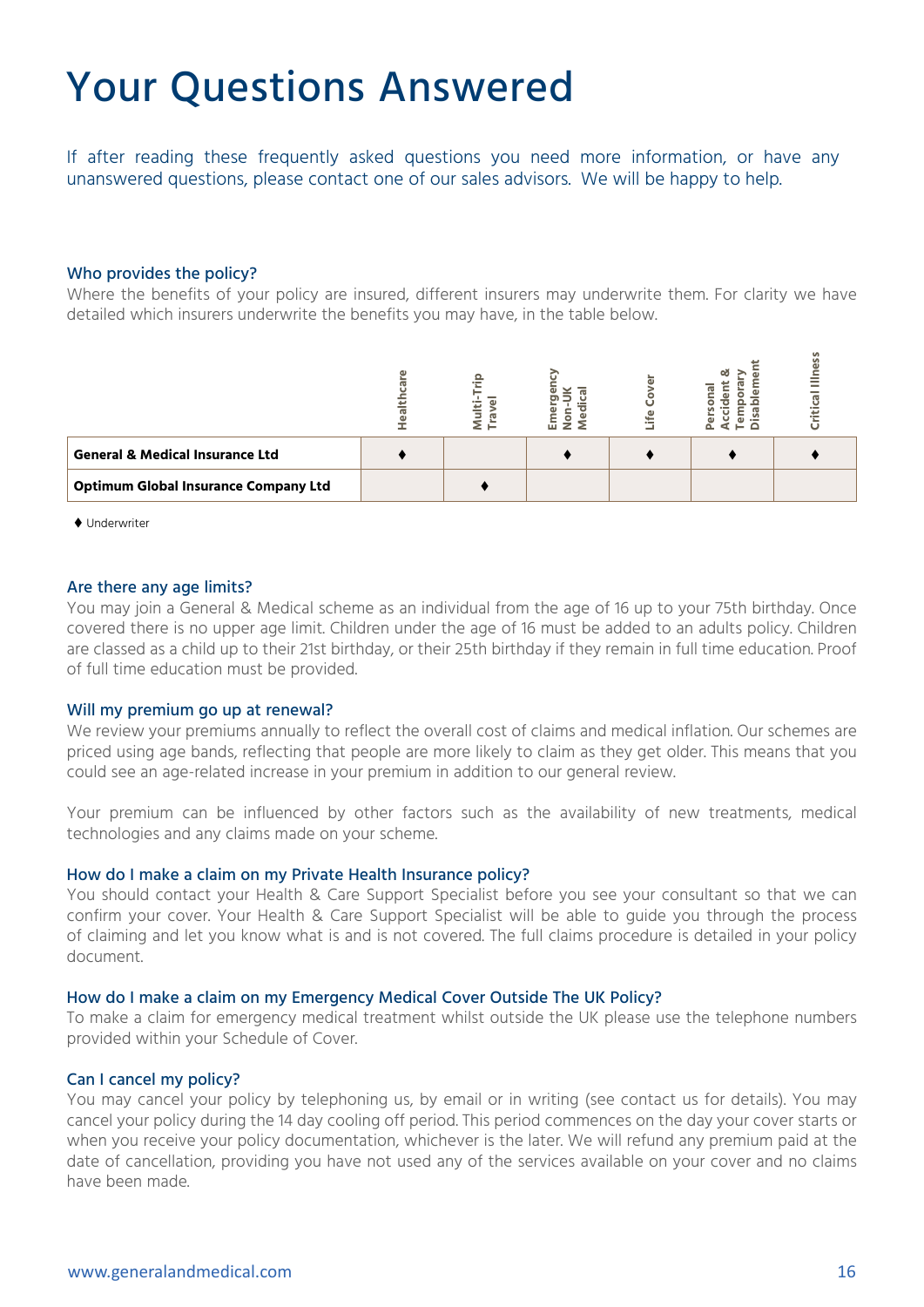If you decide to cancel your cover before your renewal date and outside of the cooling off period, providing you have not used any of the services available on your cover or attempted to make any claims you can do this by giving us at least 30 days notice before the date on which you want your cover to cease. If you have incurred any claims costs, attempted to make a claim, used any of the services provided by your cover, or an incident has occurred which has led to a claim, or may yet lead to a claim against your policy, we will require you to pay any remaining unpaid balance of the full annual premium as shown on your most recent Schedule of Cover document. You will receive written confirmation from us that your cover has ceased and your cover will not continue beyond your cancellation date.

If you wish to cancel your cover at your renewal date you should tell us as soon as possible before your renewal date. Your cover will cease the day immediately prior to your policy renewal date. A 14 day cooling off period also applies at renewal, commencement of which is from your renewal date.

### Reasonable and Customary Charges

We look to contain claims costs wherever possible, to minimize the impact on your premiums. Medical diagnostics, technology and equipment are becoming more advanced day by day, and so more claims are being made each year. We aim to manage the costs arising from these claims according to a frequently reviewed fee schedule. We believe this schedule reflects reasonable and customary rates of remuneration for the procedures listed. The schedule shows the maximum amount payable towards each procedure. These fee schedules are issued to all affiliated medical specialists.

### What do I do if I have a complaint?

To avoid misunderstandings, you must read the information supplied when taking out your cover. If you are unsure about any aspect of cover, you should contact your personal Health & Care Support Specialist. We're here to help. We are committed to providing a high level of service to all our clients but occasionally things can go wrong. If this happens, we will do what we can to put things right.

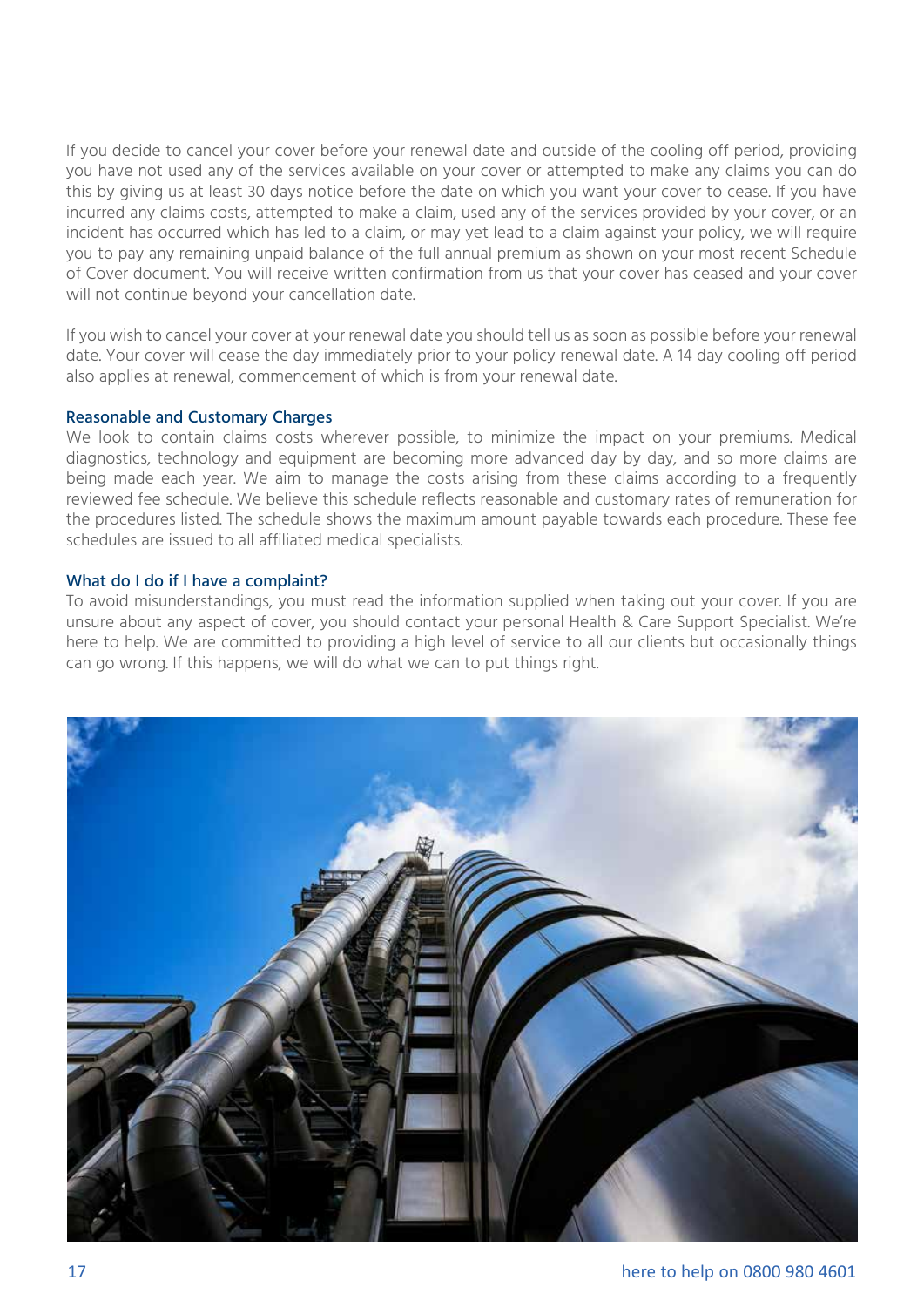## What's next?

Business Health Insurance is a great benefit in the workplace. At General & Medical we have a wide range of options and rewards available for your business from flexibility in your premium to access to our Health and Wellbeing services.

| How to apply                                                                                                                        | <b>Application Details</b>                                                                                             |  |  |  |
|-------------------------------------------------------------------------------------------------------------------------------------|------------------------------------------------------------------------------------------------------------------------|--|--|--|
| To apply for a quote you can visit our website<br>www.generalandmedical.com and:                                                    | In order to complete the application form we will<br>need:                                                             |  |  |  |
| Complete a 'Quick Quote' form to get an<br>indicative price and one of our team will call<br>you back to discuss your requirements. | Details of the members to be included in<br>$\bullet$<br>the policy (including contact details and<br>dates of birth). |  |  |  |
| Request a call back by completing our online<br>$\bullet$<br>contact form and a member of our team will<br>call you back.           | <b>Completion of our Business Healthcare</b><br>$\bullet$<br>Application                                               |  |  |  |

**If you have any queries or would like one of our sales team to contact you directly please contact us directly.**

**Please call us on:**

0800 980 4601

01733 362872

08:45 - 17:15 Monday to Friday

### **You can email us at:**

sales@generalandmedical.com

### **Write to us at :**

General & Medical Healthcare General & Medical House Napier Place Peterborough, PE2 6XN

### **Visit us online at:**

www.generalandmedical.com



Group companies include: